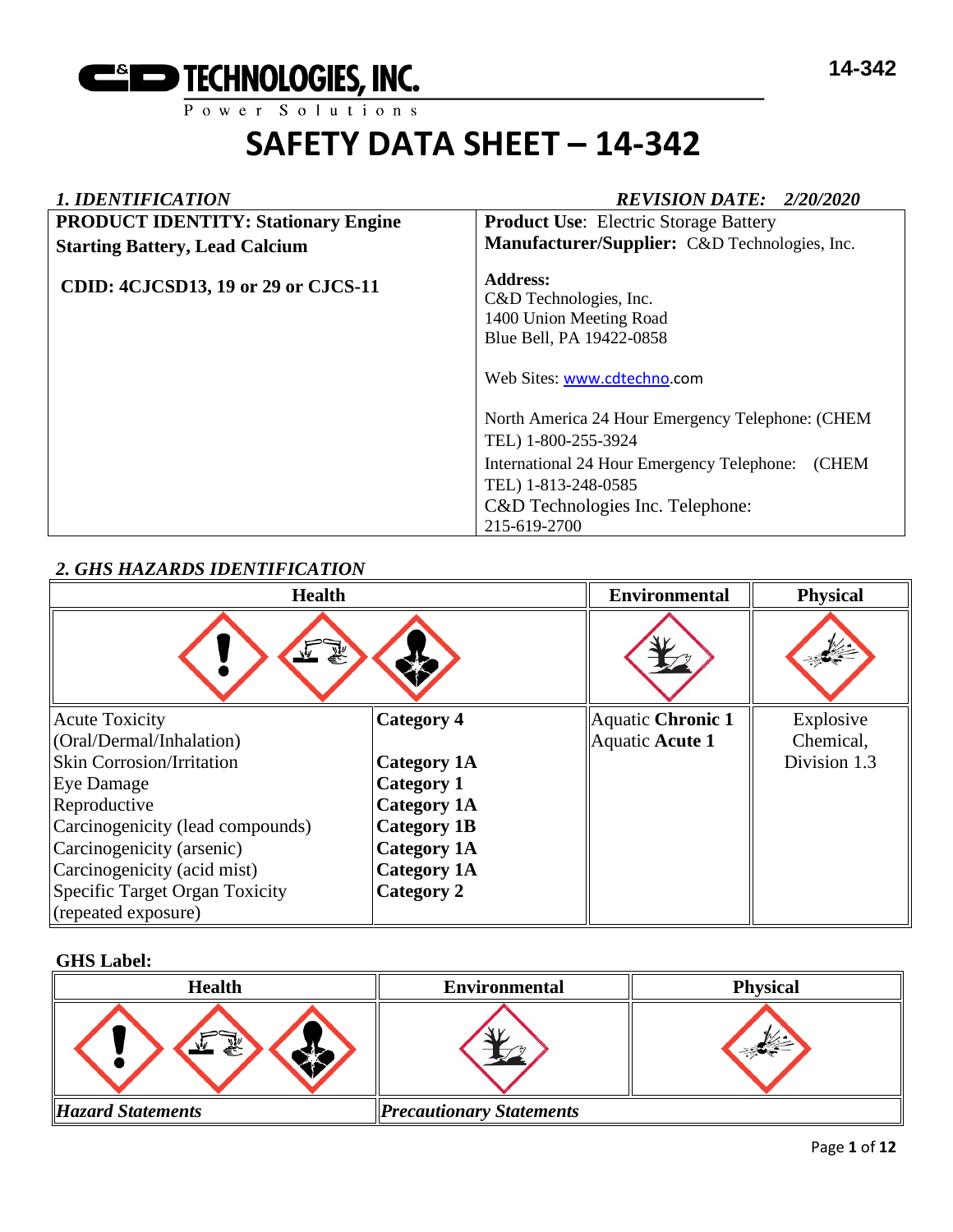

| DANGER!                                                                                        | Obtain special instructions before use.                                                                                                                                                                 |
|------------------------------------------------------------------------------------------------|---------------------------------------------------------------------------------------------------------------------------------------------------------------------------------------------------------|
| Harmful if swallowed, inhaled, or in contact                                                   | Do not handle until all safety precautions have been read and understood.                                                                                                                               |
| with skin.<br>Acid causes severe skin burns and eye                                            | Wash thoroughly after handling.<br>Do not eat drink or smoke when using this product.<br>Avoid contact during pregnancy/while nursing.                                                                  |
| damage.<br>May damage fertility or the unborn child if                                         | Wear protective gloves/protective clothing, eye protection/face protection.<br>Use only outdoors or in a well-ventilated area.<br>Avoid contact with internal acid.                                     |
| ingested or inhaled.                                                                           | Do not breathe dust/fume/gas/mist/vapors/spray.                                                                                                                                                         |
| May cause harm to breast-fed children.                                                         | Keep away from heat/sparks/open flames/hot surfaces. No smoking                                                                                                                                         |
| May cause cancer if ingested or inhaled.                                                       | <b>IF SWALLOWED OR CONSUMED:</b> rinse mouth.                                                                                                                                                           |
| Causes skin irritation, serious eye damage.                                                    | Do NOT induce vomiting. Call a poison center/doctor if you feel unwell.                                                                                                                                 |
| Contact with internal components may cause                                                     | IF ON CLOTHING OR SKIN (or hair): Remove/Take off immediately all contaminated                                                                                                                          |
| irritation or severe burns.<br>Causes damage to central nervous system,                        | clothing and wash it before reuse. Rinse skin with water/shower.<br>IF INHALED: Remove person to fresh air and keep comfortable for breathing.<br>Immediately call a POISON CENTER or doctor/physician. |
| blood and kidneys through prolonged or                                                         | <b>IF IN EYES:</b> Rinse cautiously with water for several minutes.                                                                                                                                     |
| repeated exposure if ingested or inhaled.                                                      | Remove contact lenses, if present and easy to do. Continue rinsing.                                                                                                                                     |
| Irritating to eyes, respiratory system, and skin.<br>May form explosive air/gas mixture during | If exposed/concerned, or if you feel unwell seek medical attention/advice.<br>Store locked up, in a well-ventilated area, in accordance with local and national<br>regulation.                          |
| charging.                                                                                      | Dispose of contents/container in accordance with local and national regulation                                                                                                                          |
| Explosive, fire, blast or projection hazard.                                                   | Keep out of reach of children.                                                                                                                                                                          |

| <b>HEALTH HAZARDS</b>            |             |                                                |
|----------------------------------|-------------|------------------------------------------------|
| <b>Acute Toxicity</b>            | Signal Word | <b>Hazard Statement</b>                        |
| Oral A.1 (6)                     | Warning     | H302: Harmful if swallowed                     |
| Dermal A.1 $(5)$                 | Warning     | H312: Harmful in contact with skin             |
| Inhalation A.1 $(5)$             | Warning     | H332: Harmful if inhaled                       |
|                                  |             |                                                |
| <b>Skin Irritation</b>           |             |                                                |
| A.2(2)                           | Warning     | H315: Causes skin irritation                   |
| <b>Skin Corrosion</b>            |             |                                                |
| A.2 (1A.1B.1C)                   | Danger      | H314: Causes serious skin burns and eye damage |
| Serious Eye Damage               |             |                                                |
| A.3(1)                           | Danger      | H318: Causes serious eye damage                |
| Eye Irritation                   |             |                                                |
| A.3 (2A)                         | Warning     | H319: Causes serious eye irritation            |
| <b>Respiratory Sensitization</b> |             |                                                |
| A.4 (1A, 1B)                     | Danger      | H334: May cause allergy or asthma symptoms or  |
|                                  |             | breathing difficulties if inhaled              |
| <b>Skin Sensitization</b>        |             |                                                |
| A.4 (1A, 1B)                     | Warning     | H317: May cause an allergic skin reaction      |
| <b>Germ Cell Mutagenicity</b>    |             |                                                |
| $A.5$ (1A, 1B)                   | Danger      | H:340: May cause genetic defects               |
| A.5(2)                           | Warning     | H341: Suspected of causing genetic defects     |
| Carcinogenicity                  |             |                                                |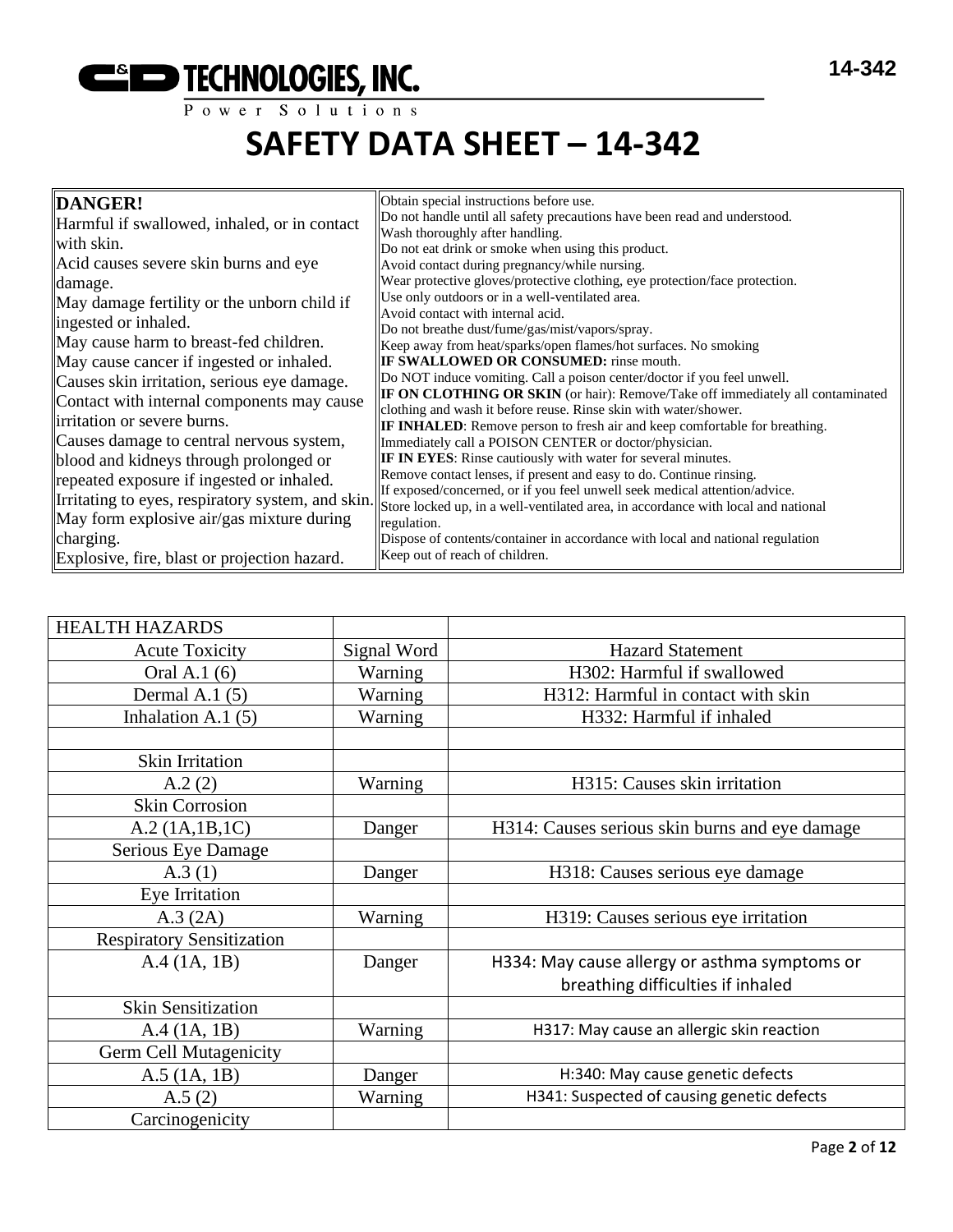

| $A.6$ (1A, 1B)                                           | Danger  | H350: May cause cancer                                     |
|----------------------------------------------------------|---------|------------------------------------------------------------|
| A.6(2)                                                   | Warning | H351: Suspected of causing cancer                          |
| <b>Reproductive Toxicity</b>                             |         |                                                            |
| A.7(1A, 1B)                                              | Danger  | H360: May damage fertility or the unborn child.            |
| A.7(2)                                                   | Warning | H361: Suspected of damaging fertility or the unborn child. |
| <b>Specific Target Organ Toxicity</b><br>Single Exposure |         |                                                            |
| A.8(1)                                                   | Danger  | H370: Causes damage to organs                              |
| A.8(2)                                                   | Warning | H371: May cause damage to organs                           |
| <b>Specific Target Organ Toxicity</b>                    |         |                                                            |
| Repeated or Prolonged Exposure                           |         |                                                            |
| A.9(1)                                                   | Danger  | H372: Causes damage to organs                              |
| A.9 $(2)$                                                | Warning | H373: May cause damage to organs                           |
| <b>Aspiration Hazard</b>                                 |         |                                                            |
| A.10(1)                                                  | Danger  | H304: May be fatal if swallowed and enters airways         |
| ENVIRONMENTAL HAZARDS                                    |         |                                                            |
| <b>Aquatic Toxicity Acute</b>                            |         |                                                            |
| 1.1                                                      | Warning | H400: Very toxic to aquatic life                           |
| <b>Aquatic Toxicity Chronic</b>                          |         |                                                            |
| 2.1                                                      | Warning | H410: Very toxic to aquatic life with long lasting effects |

# *3. \*COMPOSITION / INFORMATION ON INGREDIENTS*

| <b>INGREDIENTS</b> (Chemical/Common Names):                           | CAS No.:  | $%$ by Wt:  |  |
|-----------------------------------------------------------------------|-----------|-------------|--|
| <i>*Lead</i> , Lead Compounds                                         | 7439-92-1 | 68-79       |  |
| *Sulfuric Acid/Battery Electrolyte 1.300 sg 40% wt                    | 7664-93-9 | $5.6 - 7.5$ |  |
| (H2SO4/H2O)                                                           |           |             |  |
| NON-HAZARDOUS INGREDIENTS                                             |           |             |  |
| Water                                                                 | 7732-18-5 | $11 - 15$   |  |
| Calcium                                                               | 7440-70-2 | $6 - 7$     |  |
| <b>Inert Components</b>                                               | N/A       | $9-14$      |  |
| SECTION 313 (40 CFR 372) LISTED TOXIC CHEMICALS ARE PRECEDED BY AN *. |           |             |  |

# *4. FIRST AID MEASURES*

# **INHALATION:**

Sulfuric Acid: Remove to fresh air immediately. If not breathing, give artificial respiration. If breathing is difficult, give oxygen. Consult a physician.

Lead: Remove from exposure, gargle, wash nose and lips; consult physician.

# **INGESTION:**

Sulfuric Acid: Give large quantities of water; Do NOT induce vomiting or aspiration into the lungs may occur and can cause permanent injury or death; consult physician.

Lead: Consult physician immediately.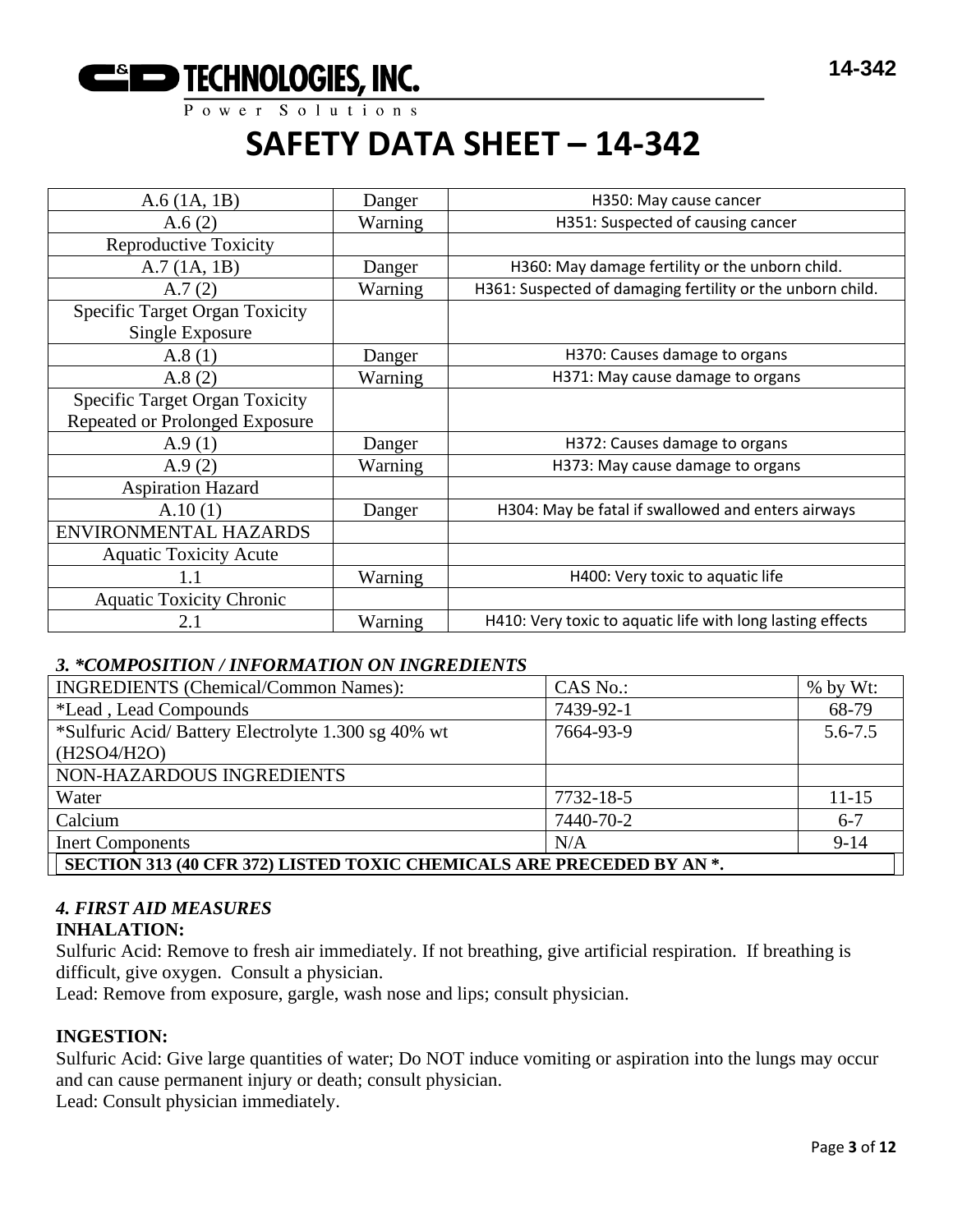

Power Solutions

# **SAFETY DATA SHEET – 14-342**

# **SKIN:**

Sulfuric Acid: Flush with large amounts of water for at least 15 minutes; remove contaminated clothing completely, including shoes. If symptoms persist, seek medical attention. Wash contaminated clothing before reuse. Discard contaminated shoes.

Lead: Wash immediately with soap and water.

# **EYES:**

Sulfuric Acid and Lead: Flush immediately with large amounts of water for at least 15 minutes while lifting lids; Seek immediate medical attention if eyes have been exposed directly to acid.

# *5. FIRE FIGHTING MEASURES*

**Flash Point:** Not Applicable **Flammable Limits:** LEL =  $4.1\%$  (Hydrogen Gas in air); UEL =  $74.2\%$ 

**Extinguishing media:** Class ABC or CO2. Do not use carbon dioxide directly on cell as the thermal shock may cause cracking of the battery case and release battery electrolyte. Avoid breathing vapors. Use appropriate media for surrounding fire.

# **Fire Fighting Procedures:**

Use positive pressure, self-contained breathing apparatus. Beware of acid splatter during water application and wear acid-resistant clothing, gloves, face and eye protection. If batteries are on charge, shut off power to the charging equipment, but note that strings of series connected batteries may still pose risk of electric shock even when charging equipment is shut down.

# **Hazardous Combustion Products:**

Highly flammable hydrogen gas is generated during charging and operation of batteries. If ignited by burning cigarette, naked flame or spark, may cause battery explosion with dispersion of casing fragments and corrosive liquid electrolyte. Carefully follow manufacturer's instructions for installation and service. Keep away all sources of gas ignition and do not allow metallic articles to simultaneously contact the negative and positive terminals of a battery. Follow manufacturer's instructions for installation and service.

# *6: ACCIDENTAL RELEASE MEASURES*

Stop flow of material, contain/absorb small spills with dry sand, earth or vermiculite. Do not use combustible materials. If possible, carefully neutralize spilled electrolyte with soda ash, sodium bicarbonate, lime, etc. Wear acid-resistant clothing, boots, gloves, and face shield. Do not allow discharge of un-neutralized acid to sewer. Acid must be managed in accordance with approved local, state, and federal requirements. Consult state environmental agency and/or federal EPA.

# *7. HANDLING AND STORAGE*

# **Handling:**

Unless involved in recycling operations, do not breach the casing or empty the contents of the battery. Handle carefully and avoid tipping, which may allow electrolyte leakage. There may be increasing risk of electric shock from strings of connected batteries. Keep containers tightly closed when not in use. If battery case is broken, avoid contact with internal components. Keep vent caps on and cover terminals to prevent short circuits. Place cardboard between layers of stacked automotive batteries to avoid damage and short circuits. Keep away from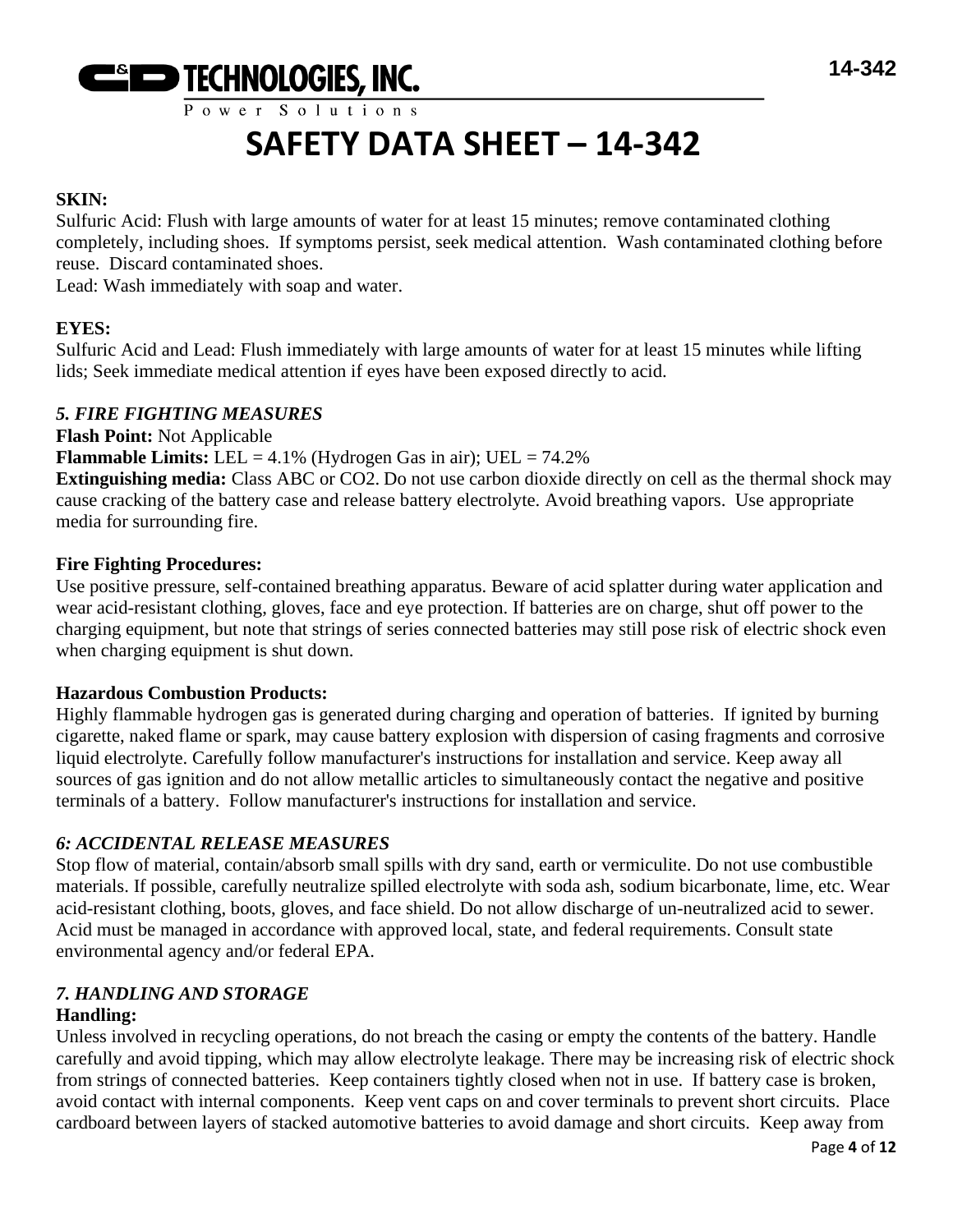

combustible materials, organic chemicals, reducing substances, metals, strong oxidizers and water. Use banding or stretch wrap to secure items for shipping.

#### **Storage:**

Store batteries under roof in cool, dry, well-ventilated areas separated from incompatible materials and from activities that may create flames, spark, or heat. Store on smooth, impervious surfaces provided with measures for liquid containment in the event of electrolyte spills. Keep away from metallic objects that could bridge the terminals on a battery and create a dangerous short-circuit.

# **Charging:**

There is a possible risk of electric shock from charging equipment and from strings of series connected batteries, whether or not being charged. Shut-off power to chargers whenever not in use and before detachment of any circuit connections. Batteries being charged will generate and release flammable hydrogen gas. Charging space should be ventilated. Keep battery vent caps in position. Prohibit smoking and avoid creation of flames and sparks nearby. Wear face and eye protection when near batteries being charged.

# *8. EXPOSURE CONTROLS / PERSONAL PROTECTION*

**Exposure Limits (mg/m<sup>3</sup> ) Note: N.E. = Not Established**

| <b>INGREDIENTS</b>        | <b>OSHA PEL</b> | <b>ACGIH</b> | <b>US NIOSH</b> | Ouebec PEV | Ontario OEL | EU OEL  |
|---------------------------|-----------------|--------------|-----------------|------------|-------------|---------|
| (Chemical/Common Names):  |                 |              |                 |            |             |         |
| Lead. Lead Compounds      | 0.05            | 0.05         | 0.05            | 0.05       | 0.05        | 0.15(b) |
| Sulfuric Acid/Electrolyte |                 | 0.2          |                 |            | 0.2         | 0.05(c) |
| $(H_2SO_4/H_2O)$          |                 |              |                 |            |             |         |

**(b)**As inhalable aerosol **(c)**Thoracic fraction

# **Engineering Controls (Ventilation):**

Store and handle in well-ventilated area. If mechanical ventilation is used, components must be acid-resistant. Handle batteries cautiously, do not tip to avoid spills. Make certain vent caps are on securely. If battery case is damaged, avoid bodily contact with internal components. Wear protective clothing, eye and face protection, when filling, charging or handling batteries. Do not allow metallic materials to simultaneously contact both the positive and negative terminals of the batteries. Charge batteries in areas with adequate ventilation. General dilution ventilation is acceptable.

# **Respiratory Protection (NIOSH/MSHA approved):**

None required under normal conditions. When concentrations of sulfuric acid mist are known to exceed PEL, use NIOSH or MSHA-approved respiratory protection.

# **Skin Protection:**

If battery case is damaged, use rubber or plastic acid-resistant gloves with elbow-length gauntlet, acid-resistant apron, clothing and boots.

# **Eye Protection:**

If battery case is damaged, use chemical goggles or face shield.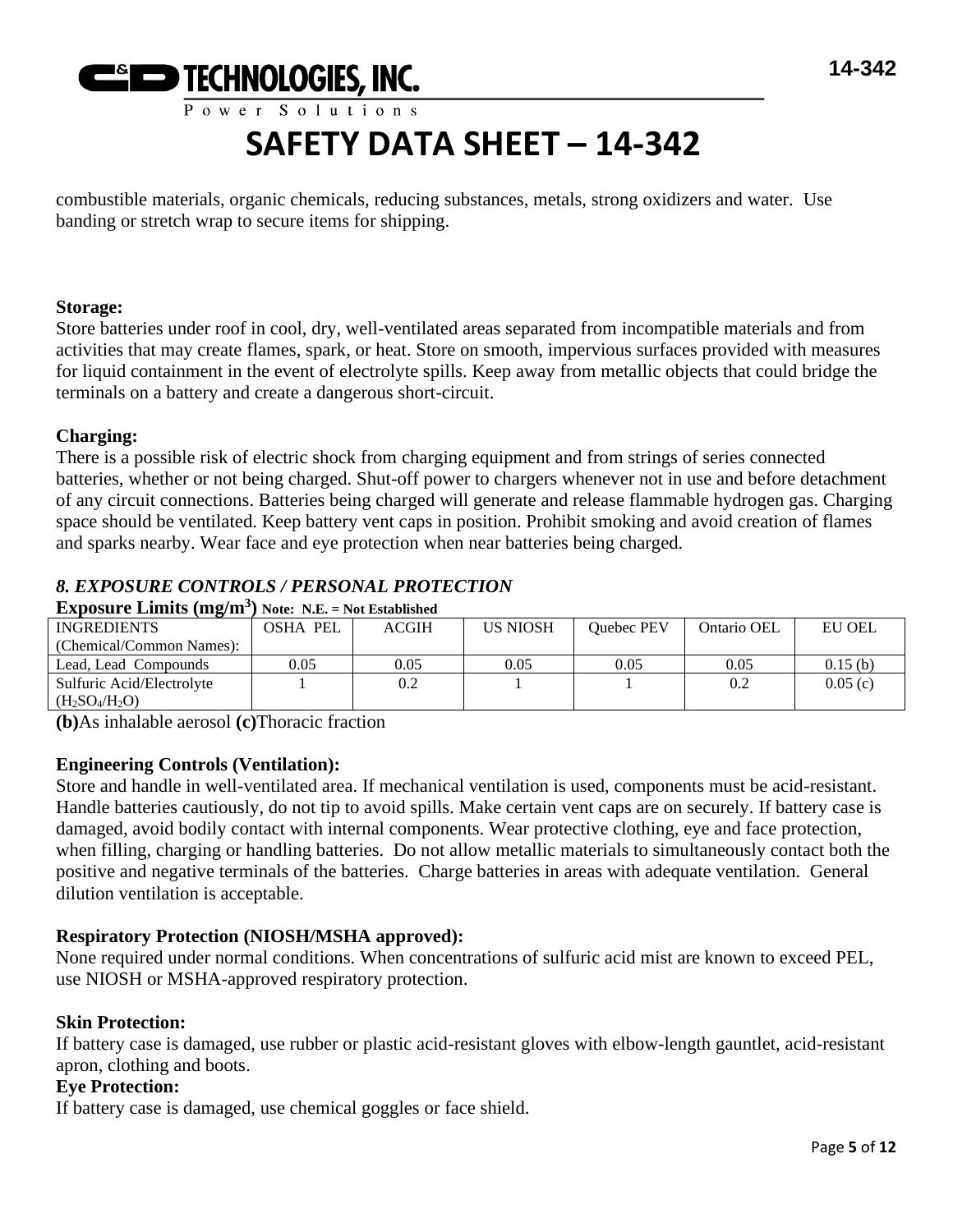

#### **Other Protection:**

In areas where water and sulfuric acid solutions are handled in concentrations greater than 1%, emergency eyewash stations and showers should be provided, with unlimited water supply. Chemically impervious apron and face shield recommended when adding water or electrolyte to batteries. Wash Hands after handling. *9. PHYSICAL AND CHEMICAL PROPERTIES*

| Properties Listed Below are for Electrolyte:                                                     |               |                                                 |                               |
|--------------------------------------------------------------------------------------------------|---------------|-------------------------------------------------|-------------------------------|
| <b>Boiling Point:</b>                                                                            | 235 F         | Specific Gravity (H2O = 1):                     | $1.250 + -0.010$              |
| <b>Melting Point:</b>                                                                            | N/A           | Vapor Pressure (mm Hg):                         | 1mm @ 145.8                   |
| Solubility in Water:                                                                             | 100%          | Vapor Density (AIR = 1): $\vert$ Greater than 1 |                               |
| <b>Evaporation Rate:</b>                                                                         | Less than 1   | % Volatile by Weight:                           | N/A                           |
| (Butyl Acetate $= 1$ )                                                                           |               |                                                 |                               |
| pH:                                                                                              | $\sim$ 1 to 2 | Flash Point:                                    | <b>Below room temperature</b> |
|                                                                                                  |               |                                                 | (as hydrogen gas)             |
| LEL (Lower Explosive                                                                             | 4%            | UEL (Upper Explosive Limit)   74% (Hydrogen)    |                               |
| Limit)                                                                                           | (Hydrogen)    |                                                 |                               |
| Manufactured article; no apparent odor. Gelled electrolyte is a clear to<br>Appearance and Odor: |               |                                                 |                               |
| cloudy liquid with a sharp, penetrating, pungent odor. Formed lead                               |               |                                                 |                               |
| dioxide is dark brown in color with a slight acidic odor.                                        |               |                                                 |                               |

# *10. STABILITY AND REACTIVITY*

Stability: Stable X Unstable \_\_

This product is stable under normal conditions at ambient temperature.

**Conditions to Avoid:** Prolonged overcharge at high current; sources of ignition.

#### **Incompatibilities:** (materials to avoid)

Electrolyte: Contact with combustibles and organic materials may cause fire and explosion. Also reacts violently with strong reducing agents, metals, sulfur trioxide gas, strong oxidizers, and water. Contact with metals may produce toxic sulfur dioxide fumes and may release flammable hydrogen gas. Lead compounds: Avoid contact with strong acids, bases, halides, halogenates, potassium nitrate, permanganate, peroxides, nascent hydrogen, and reducing agents.

# **Hazardous Decomposition Products:**

Electrolyte: Sulfur trioxide, carbon monoxide, sulfuric acid mist, sulfur dioxide, hydrogen sulfide. Lead compounds: Temperatures above the melting point are likely to produce toxic metal fume, vapor, or dust; contact with strong acid or base or presence of nascent hydrogen may generate highly toxic arsine gas.

#### **Hazardous Polymerization:**

Will not occur

# *11. TOXICOLOGICAL INFORMATION*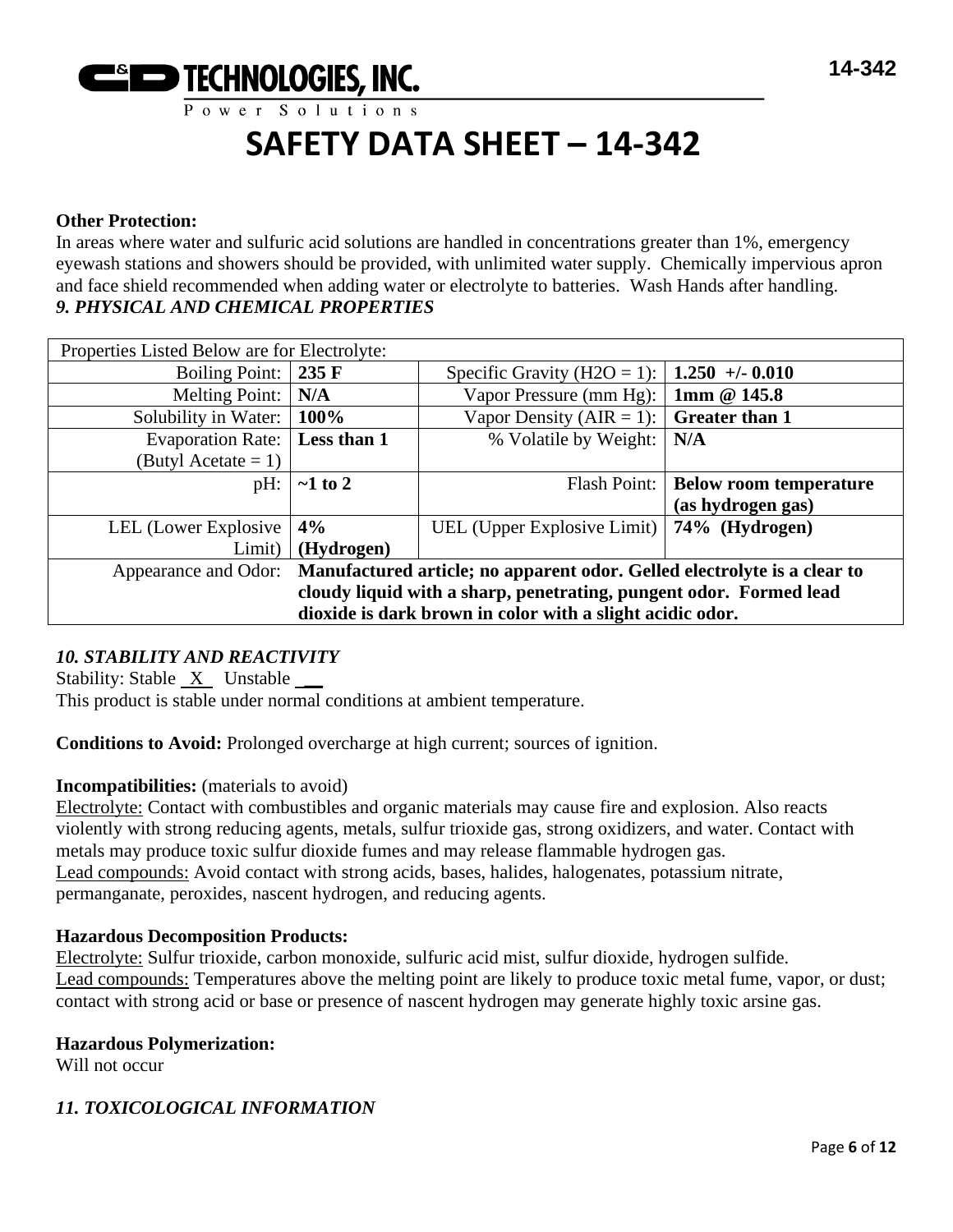

Power Solutions

# **SAFETY DATA SHEET – 14-342**

#### **Routes of Entry:**

Sulfuric Acid: Harmful by all routes of entry.

Lead Compounds: Hazardous exposure can occur only when product is heated, oxidized or otherwise processed or damaged to create dust, vapor or fume. The presence of nascent hydrogen may generate highly toxic arsine gas.

#### **Inhalation:**

Sulfuric Acid: Breathing of sulfuric acid vapors or mists may cause severe respiratory irritation. Lead Compounds: Inhalation of lead dust or fumes may cause irritation of upper respiratory tract and lungs.

#### **Ingestion:**

Sulfuric Acid: May cause severe irritation of mouth, throat, esophagus and stomach. Lead Compounds: Acute ingestion may cause abdominal pain, nausea, vomiting, diarrhea and severe cramping. This may lead rapidly to systemic toxicity and must be treated by a physician.

#### **Skin Contact:**

Sulfuric Acid: Severe irritation, burns and ulceration. Lead Compounds: Not absorbed through the skin.

#### **Eye Contact:**

Sulfuric Acid: Severe irritation, burns, cornea damage, and blindness. Lead Compounds: May cause eye irritation.

#### **Effects of Overexposure - Acute:**

Sulfuric Acid: Severe skin irritation, damage to cornea, upper respiratory irritation. Lead Compounds: Symptoms of toxicity include headache, fatigue, abdominal pain, loss of appetite, muscular aches and weakness, sleep disturbances and irritability.

#### **Effects of Overexposure - Chronic:**

Sulfuric Acid: Possible erosion of tooth enamel, inflammation of nose, throat & bronchial tubes. Lead Compounds: Anemia; neuropathy, particularly of the motor nerves, with wrist drop; kidney damage; reproductive changes in males and females. Repeated exposure to lead and lead compounds in the workplace may result in nervous system toxicity. Some toxicologists report abnormal conduction velocities in persons with blood lead levels of 50 μg/100 ml or higher. Heavy lead exposure may result in central nervous system damage, encephalopathy and damage to the blood-forming (hematopoietic) tissues.

#### **Carcinogenicity:**

Sulfuric Acid: The International Agency for Research on Cancer (IARC) has classified "strong inorganic acid mist containing sulfuric acid" as a Category I carcinogen, a substance that is carcinogenic to humans. This classification does not apply to liquid forms of sulfuric acid or sulfuric acid solutions contained within a battery. Inorganic acid mist (sulfuric acid mist) is not generated under normal use of this product. Misuse of the product, such as overcharging, may result in the generation of sulfuric acid mist.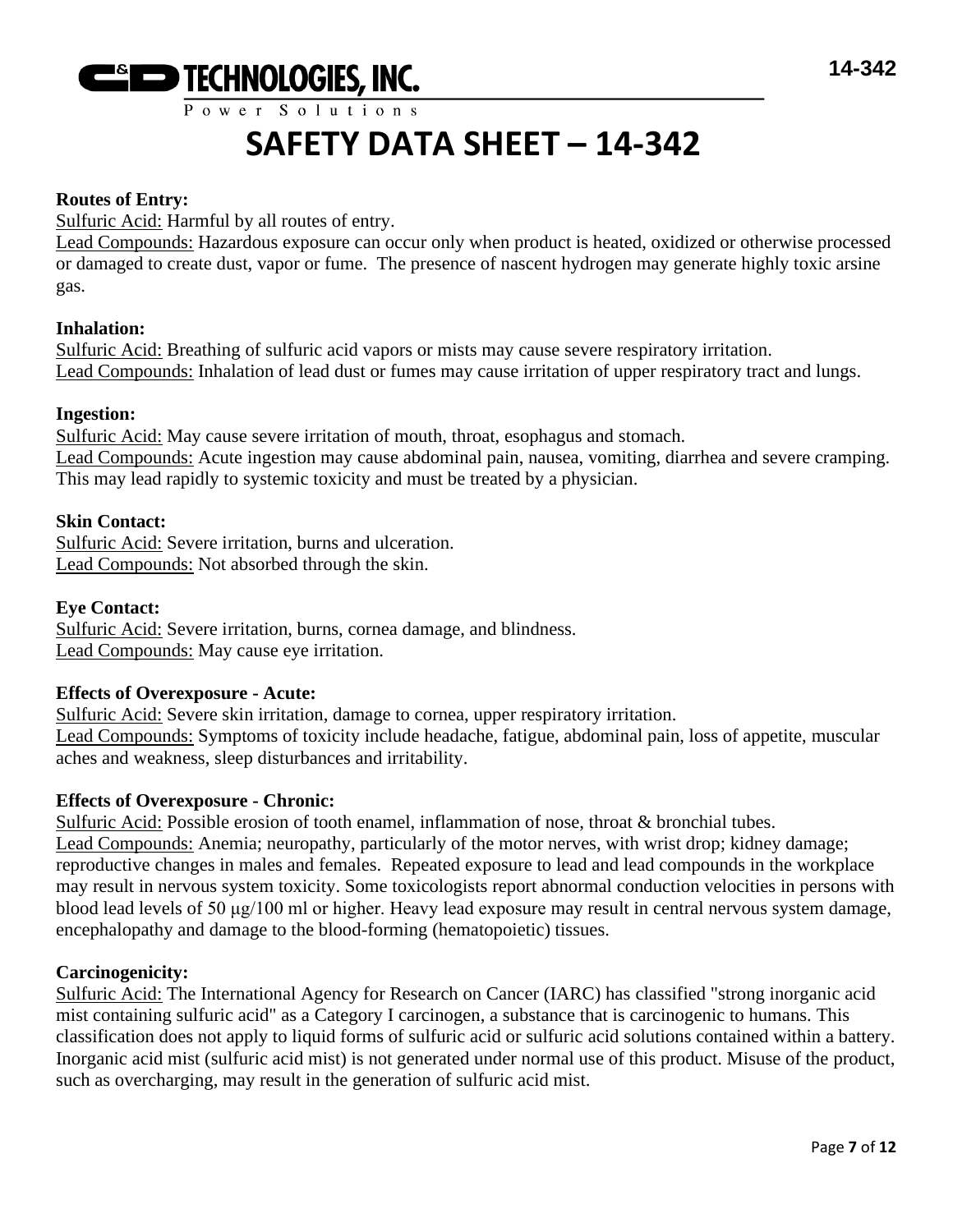

Lead Compounds: Lead is listed as a 2B carcinogen, likely in animals at extreme doses. Proof of carcinogenicity in humans is lacking at present.

# **Medical Conditions Generally Aggravated by Exposure:**

Overexposure to sulfuric acid mist may cause lung damage and aggravate pulmonary conditions. Contact of sulfuric acid with skin may aggravate diseases such as eczema and contact dermatitis. Lead and its compounds can aggravate some forms of kidney, liver and neurologic diseases.

**Acute Toxicity:** Inhalation LD50: Electrolyte: LC50 rat: 375 mg/m3; LC50: guinea pig: 510 mg/m3 Elemental Lead: Acute Toxicity Point Estimate  $= 4500$  ppmV (based on lead bullion)

Oral LD50: Electrolyte: rat: 2140 mg/kg Elemental lead: Acute Toxicity Estimate (ATE) = 500 mg/kg body weight (based on lead bullion)

# **Additional Health Data:**

All heavy metals, including the hazardous ingredients in this product, are taken into the body primarily by inhalation and ingestion. Most inhalation problems can be avoided by adequate precautions such as ventilation and respiratory protection covered in Section 8. Follow good personal hygiene to avoid inhalation and ingestion: wash hands, face, neck and arms thoroughly before eating, smoking or leaving the work site. Keep contaminated clothing out of non-contaminated areas, or wear cover clothing when in such areas. Restrict the use and presence of food, tobacco and cosmetics to non-contaminated areas. Work clothes and work equipment used in contaminated areas must remain in designated areas and never taken home or laundered with personal non-contaminated clothing. This product is intended for industrial use only and should be isolated from children and their environment.

The 19<sup>th</sup> Amendment to EC Directive 67/548/EEC classified lead compounds, but not lead in metal form, as possibly toxic to reproduction. Risk phrase 61: May cause harm to the unborn child, applies to lead compounds, especially soluble forms.

# *12. ECOLOGICAL INFORMATION*

**Environmental Fate:** lead is very persistent in soil and sediments. No data on environmental degradation. Mobility of metallic lead between ecological compartments is slow. Bioaccumulation of lead occurs in aquatic and terrestrial animals and plants but little bioaccumulation occurs through the food chain. Most studies include lead compounds and not elemental lead.

# **Environmental Toxicity:** Aquatic Toxicity:

Sulfuric acid: 24-hr LC50, freshwater fish (Brachydanio rerio): 82 mg/L 96 hr- LOEC, freshwater fish (Cyprinus carpio): 22 mg/L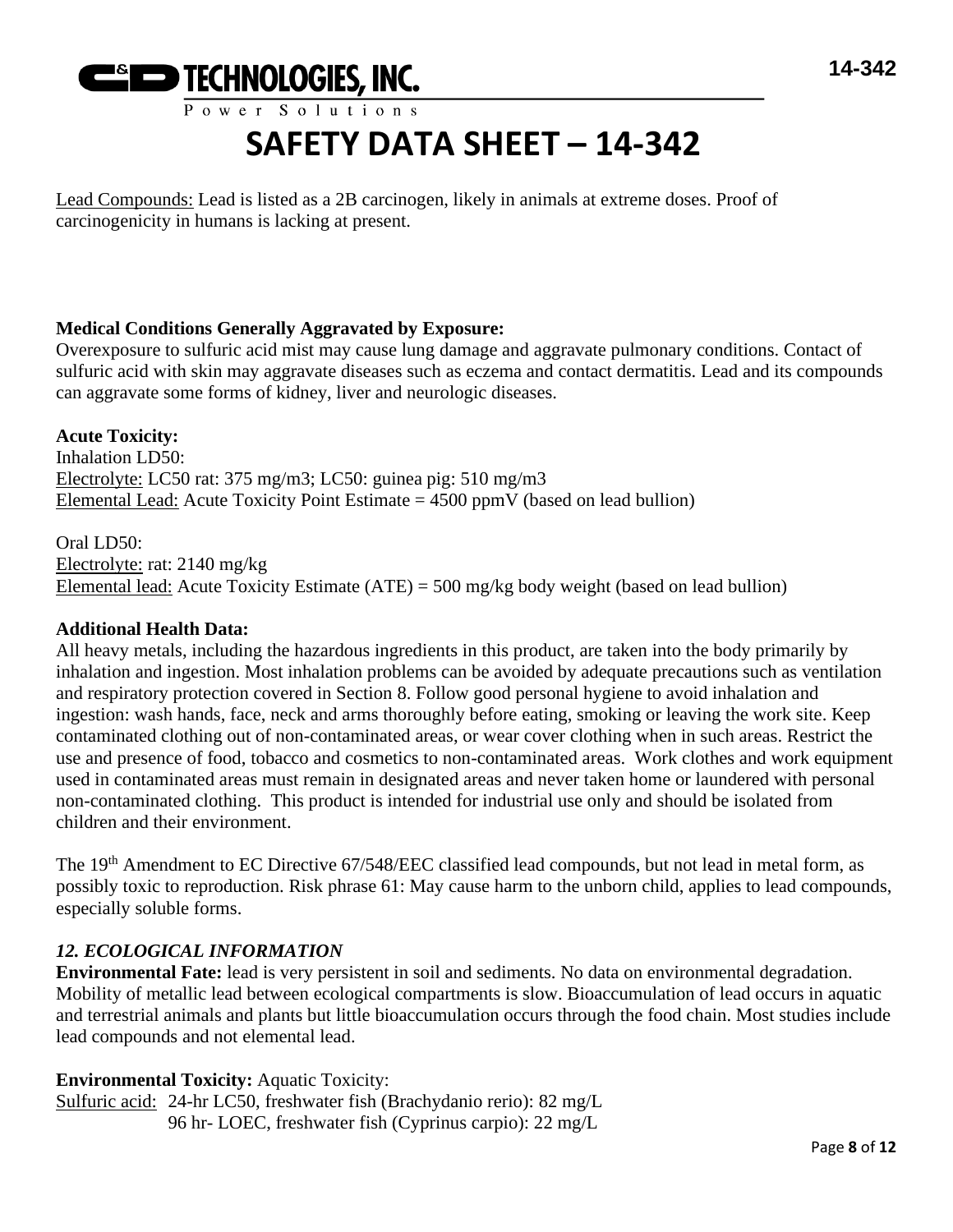

Lead: 48 hr LC50 (modeled for aquatic invertebrates): <1 mg/L, based on lead bullion

#### **Additional Information**

- · No known effects on stratospheric ozone depletion.
- · Volatile organic compounds: 0% (by Volume)

· Water Endangering Class (WGK): NA

# *13. DISPOSAL CONSIDERATIONS (UNITED STATES)*

Spent batteries: Send to secondary lead smelter for recycling. Spent lead-acid batteries are not regulated as hazardous waste when the requirements of 40 CFR Section 266.80 are met. Spilled sulfuric acid is a characteristic hazardous waste; EPA hazardous waste number D002 (corrosivity) and D008 (lead).

Electrolyte: Place neutralized slurry into sealed acid resistant containers and dispose of as hazardous waste, as applicable. Large water diluted spills, after neutralization and testing, should be managed in accordance with approved local, state, and federal requirements. Consult state environmental agency and/or federal EPA.

Following local, State/Provincial, and Federal/National regulations applicable to end-of-life characteristics will be the responsibility of the end-user.

# *14. TRANSPORT INFORMATION*

# **SECTION XIV: TRANSPORTATION AND INTERNATIONAL REGULATIONS**

UN2794 and Corrosive 8 "Diamond" identification placards are required when transporting over 1000 pounds of C&D GEL batteries. C&D GEL batteries must be boxed in adequate boxes identified as below with their terminals protected against shortcircuiting.

#### **United States DOT:**

DOT rules specified in 49 CFR 173.59 regulate the transport of wet spillable batteries.

49 CFR 173.59 (e) specifies that when transported by highway or rail, electric storage batteries containing electrolyte or corrosive battery fluid are not subject to any other requirements of this subchapter, if all of the following are met:

(1) No other hazardous materials may be transported in the same vehicle;

(2) The batteries must be loaded or braced so as to prevent damage and short circuits in transit;

(3) Any other material loaded in the same vehicle must be blocked, braced, or otherwise secured to prevent contact with or damage to the batteries; and

(4) The transport vehicle may not carry material shipped by any person other than the shipper of the batteries.

If any of these requirements are not met, the batteries must be shipped as hazardous materials:

**Proper Shipping Name:** Batteries, Wet, Filled with Acid **Hazard Class:** 8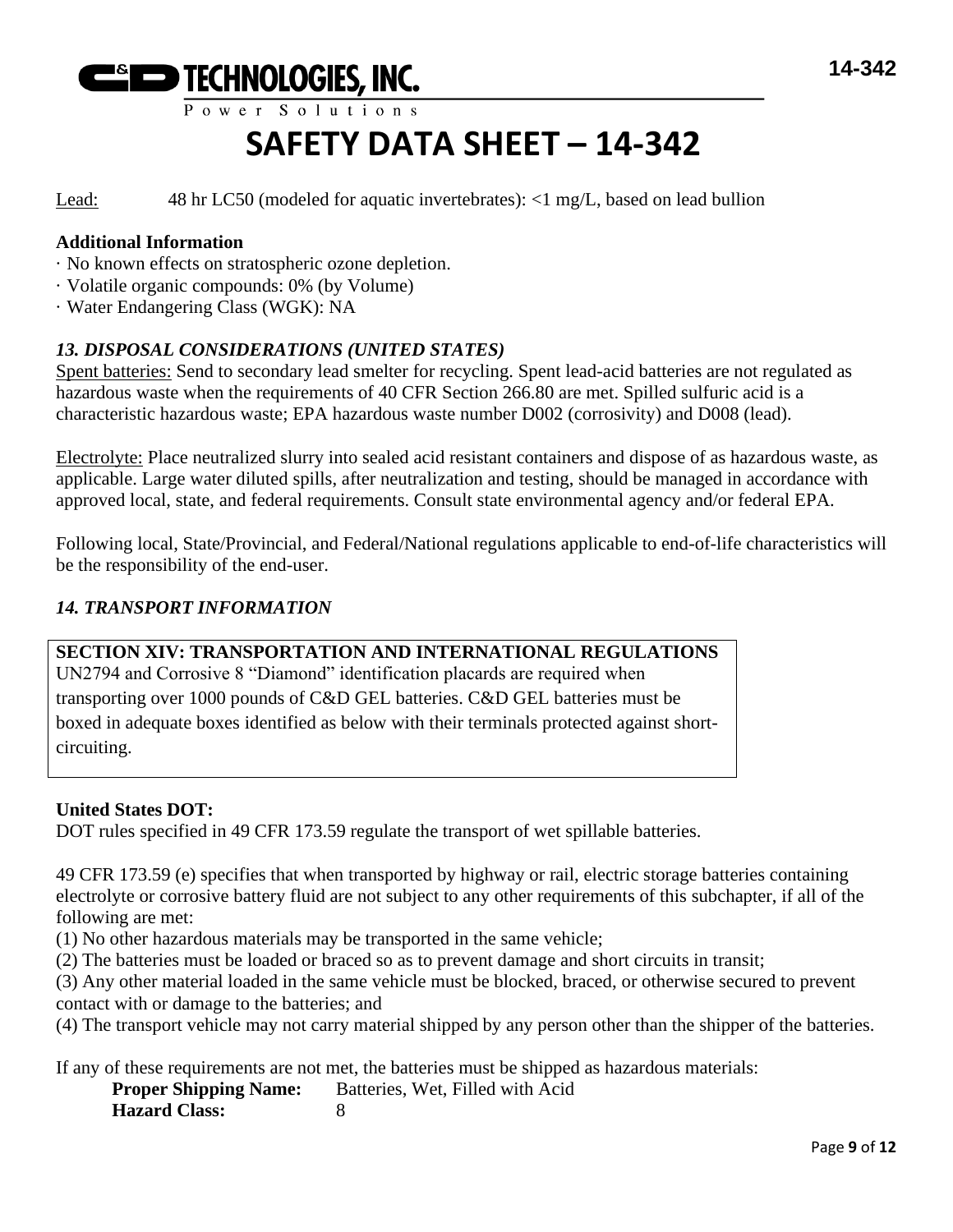

Power Solutions

# **SAFETY DATA SHEET – 14-342**

| <b>ID</b> Number:     | UI |
|-----------------------|----|
| <b>Packing Group:</b> | Ш  |
| Labels:               | Co |

**ID Number:** UN2794 Corrosive

# **IATA:**

The shipping information is as follows: Proper Shipping Name: Batteries, wet, filled with acid Packing Group: None Hazardous Class: 8 Label/Placard Required: Corrosive UN Identification: UN2794 Reference IATA packing instructions 870 (IATA DRG Edition 54)

# **IMDG:**

The shipping information is as follows: Proper Shipping Name: Batteries, wet, filled with acid Packing Group: N/A Hazardous Class: 8 Label/Placard Required: Corrosive UN Identification: UN2794 Reference IMDG packing instructions P801

# *15. REGULATORY INFORMATION*

# **UNITED STATES:**

#### **EPCRA Sections 302, 304, 311 & 312**

Lead-acid batteries do **NOT** meet the OSHA definition of an "article" (US EPA, Oct. 1998). The lead and acid that compose these batteries must be included when determining the various thresholds for these EPCRA section regulations. The acid in lead-acid batteries is **Sulfuric Acid**, which is an Extremely Hazardous Substance (EHS). The following table outlines the applicable EPCRA Sections and their respective thresholds for **Sulfuric Acid**:

| <b>EPCRA Sections – Sulfuric Acid</b>             | <b>Thresholds</b>     |
|---------------------------------------------------|-----------------------|
| 302 - Emergency Planning Notification             | TPQ $\geq$ 1,000 lbs. |
| 304 - Emergency Release Notification              | $RQ \ge 1,000$ lbs.   |
| 311 - MSDS Reporting                              | *TPQ $\geq$ 500 lbs.  |
| 312 - Chemical Inventory Reporting (i.e. Tier II) | *TPQ $\geq$ 500 lbs.  |

**\*The reporting threshold for Sulfuric Acid is ≥ the designated TPQ or 500 lbs, whichever is less.**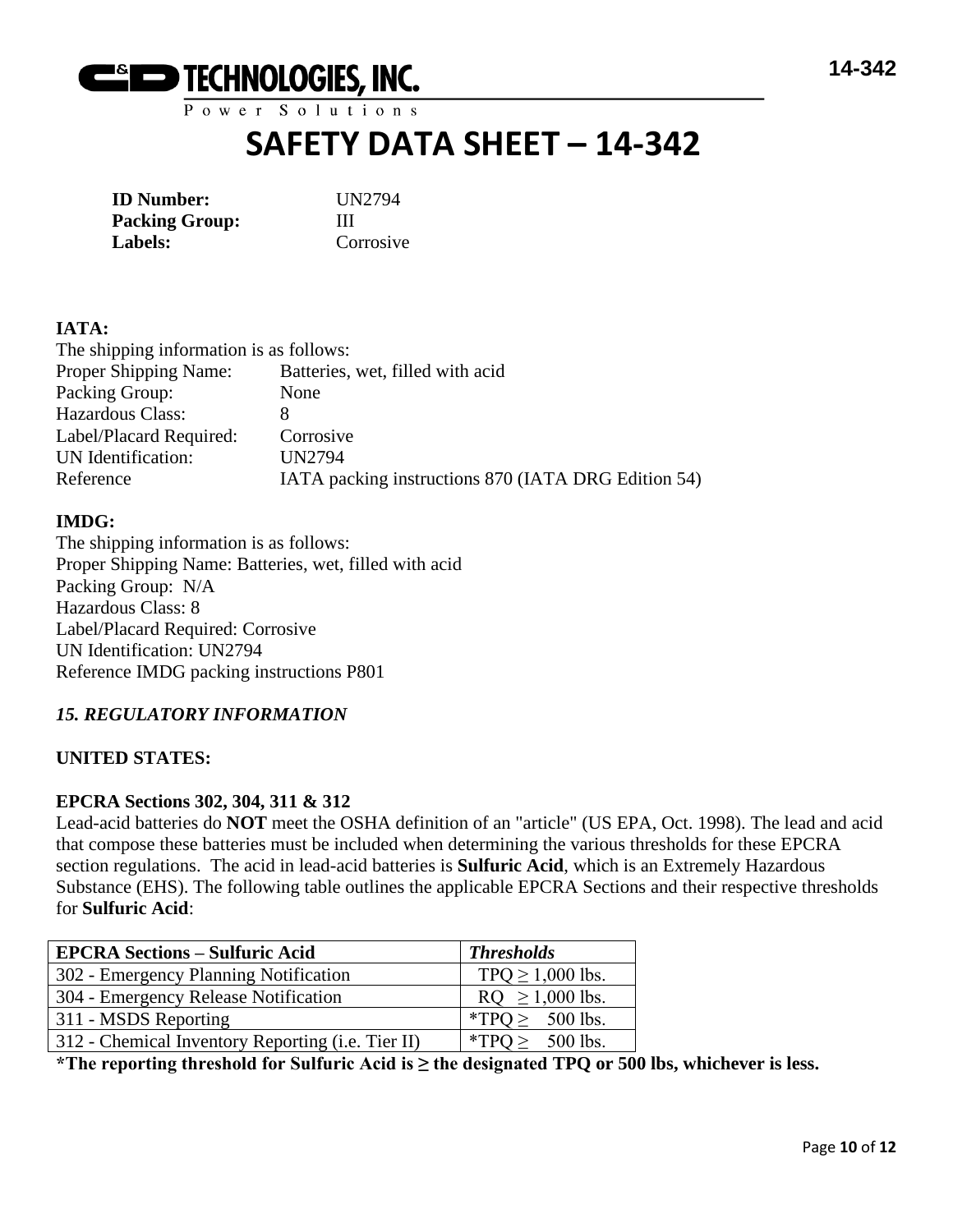

The lead used in lead-acid batteries does not qualify for any OSHA or EPCRA exemptions. Lead is not an EHS, and the following table outlines the applicable EPCRA Sections and their respective thresholds for **lead**:

| <b>EPCRA Sections - Lead</b>                      | <b>Thresholds</b>  |
|---------------------------------------------------|--------------------|
| 311 - MSDS Reporting                              | $\geq 10,000$ lbs. |
| 312 - Chemical Inventory Reporting (i.e. Tier II) | $\geq 10,000$ lbs. |

# **EPCRA Section 313**

The reporting of lead and sulfuric acid (and their releases) in lead-acid batteries used in cars, trucks, most cranes, forklifts, locomotive engines, and aircraft for the purposes of EPCRA Section 313 is not required. Leadacid batteries used for these purposes are exempt for Section 313 reporting per the "Motor Vehicle Exemption." See page B-22 of the *U.S. EPA Guidance Document for Lead and Lead Compound Reporting under EPCRA Section 313* for additional information of this exemption.

# **TSCA:**

TSCA Section 8b – Inventory Status: All chemicals comprising this product are either exempt or listed on the TSCA Inventory.

TSCA Section 12b (40 CFR Part 707.60(b)) No notice of export will be required for articles, except PCB articles, unless the Agency so requires in the context of individual section 5, 6, or 7 actions.

TSCA Section 13 (40 CFR Part 707.20): No import certification required (EPA 305-B-99-001, June 1999, Introduction to the Chemical Import Requirements of the Toxic Substances Control Act, Section IV.A)

**RCRA:** Spent Lead Acid Batteries are subject to streamlined handling requirements when managed in compliance with 40 CFR section 266.80 or 40 CFR part 273. Waste sulfuric acid is a characteristic hazardous waste; EPA hazardous waste number D002 (corrosivity) and D008 (lead).

# **STATE REGULATIONS (US):**

# \***Proposition 65 Warning**

**Battery posts, terminals and related accessories contain lead and lead compounds, chemicals known to the state of California to cause cancer and reproductive harm. Wash hands after handling.**

\*Battery companies not party to the 1999 consent judgment with Mateel Environmental Justice Foundation should include a Proposition 65 Warning that complies with the current version of Proposition 65.

# **INTERNATIONAL REGULATIONS:**

Distribution into Quebec to follow Canadian Controlled Product Regulations (CPR) 24(1) and 24(2).

Distribution into the EU to follow applicable Directives to the Use, Import/Export of the product as-sold.

# *16. OTHER INFORMATION*